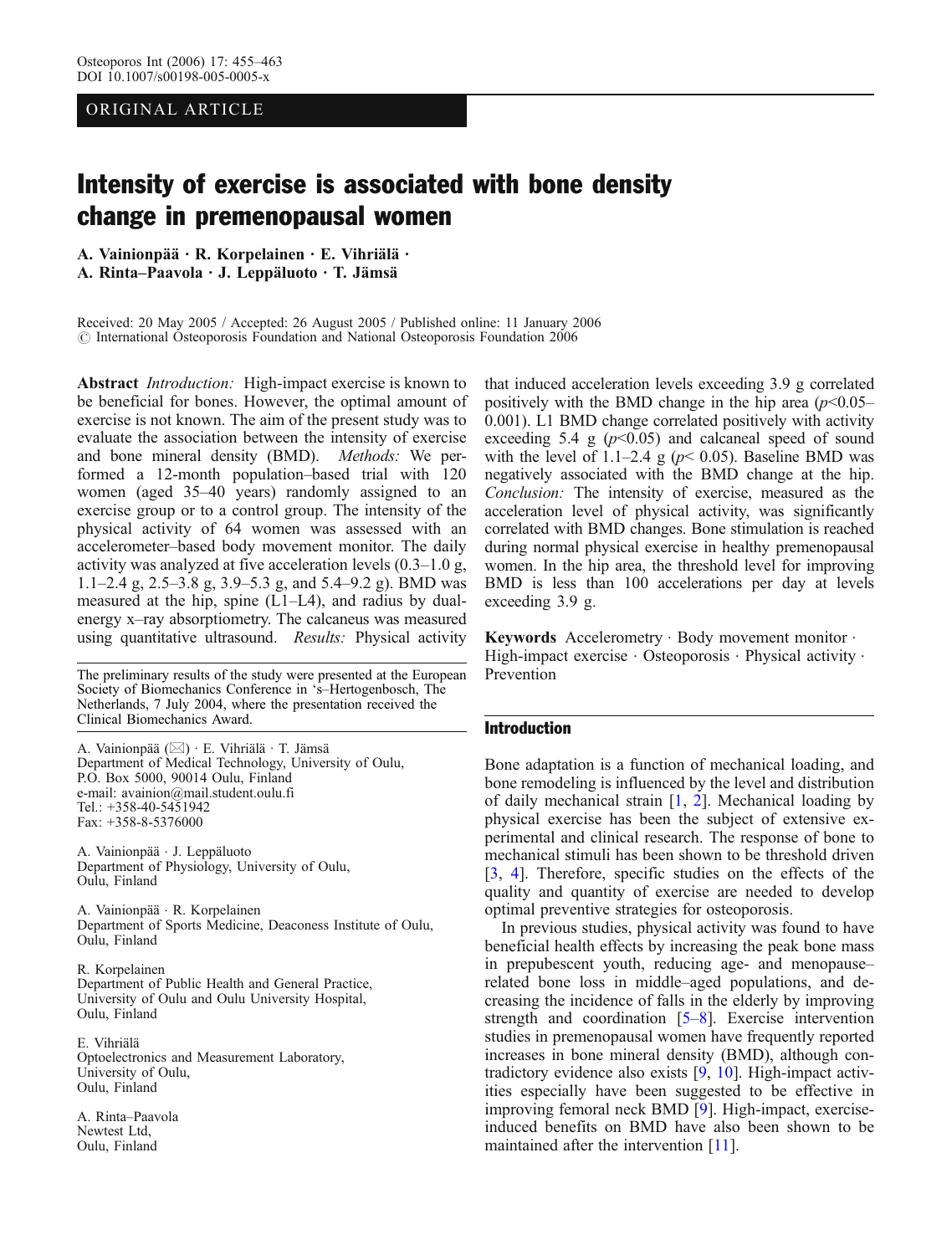<span id="page-1-0"></span>There are several studies on high-impact exercise interventions with varying characteristics of exercise, but few have estimated loadings  $[12–15]$  $[12–15]$  $[12–15]$  $[12–15]$ . These estimations have been based on calculations of the ground reaction forces (GRF) of single jumps or parts of regimens. The variation of loads in these jumping regimens has been equivalent to 2–6 times the body weight per jump. However, GRF measurements on a force platform are limited to a fixed place and time. The accelerometer-based measurement of movement is an accepted method for monitoring physical activity with reasonable reproducibility [\[16](#page-7-0)–[19](#page-7-0)].

Accelerations during exercise have also been shown to be related to impact load forces [\[16,](#page-7-0) [20\]](#page-7-0). Thus, it might be supposed that high peak accelerations are associated with high peak strains. Accelerometers have been used to evaluate the association between changes in physical activity and bone structure in young children [\[21\]](#page-7-0). However, continuous long-term measurements during exercise and normal life have not been published so far, and there are no quantitative data to evaluate the intensity and amount of exercise needed for strengthening bone. This is the first long-term study to evaluate the relationship between daily physical activity at different acceleration levels and BMD at various bone sites.

## Subjects and methods

Study subjects

The study design was a population-based randomized controlled trial (Fig. 1) that has been described previously

Fig. 1 Trial profile

in more detail [\[22\]](#page-7-0). The subjects of the study were randomly obtained from the cohort of all women aged 35–40 years residing in the city of Oulu, Finland, in March  $2002$  ( $n=5161$ ). According to preceding power calculations, 120 subjects were needed. The names, addresses, and Social Security numbers of the women in the cohort were obtained from the National Population Register of Finland. Thereafter, the names were randomly sequenced, and the women were contacted in this random order. Recruited subjects were randomly assigned to an exercise group  $(n=60)$  or to a control group  $(n=60)$ . The exclusion criteria for the exercise intervention were any functional limitation or chronic disease that might have limited training and testing of the cardiovascular, musculoskeletal, and respiratory systems; any disease or medication known to affect bone metabolism; pregnancy or lactation; and current or previous participation in impact-type exercise. The study protocol was approved by the institutional ethical committee, and all participants gave informed written consent. The procedure of the study was in accordance with the Declaration of Helsinki.

Questionnaires and anthropometry

A self-administered health questionnaire was mailed to all contacted women [[22\]](#page-7-0). Information was elicited about weight history and height; occupational history [\[23\]](#page-8-0); current and past physical activity [[5\]](#page-7-0); medical factors; fractures beyond the age of 15; menarcheal age; menstrual status; parity; months of breastfeeding; current and previous use of hormones; current and previous dietary factors, includ-

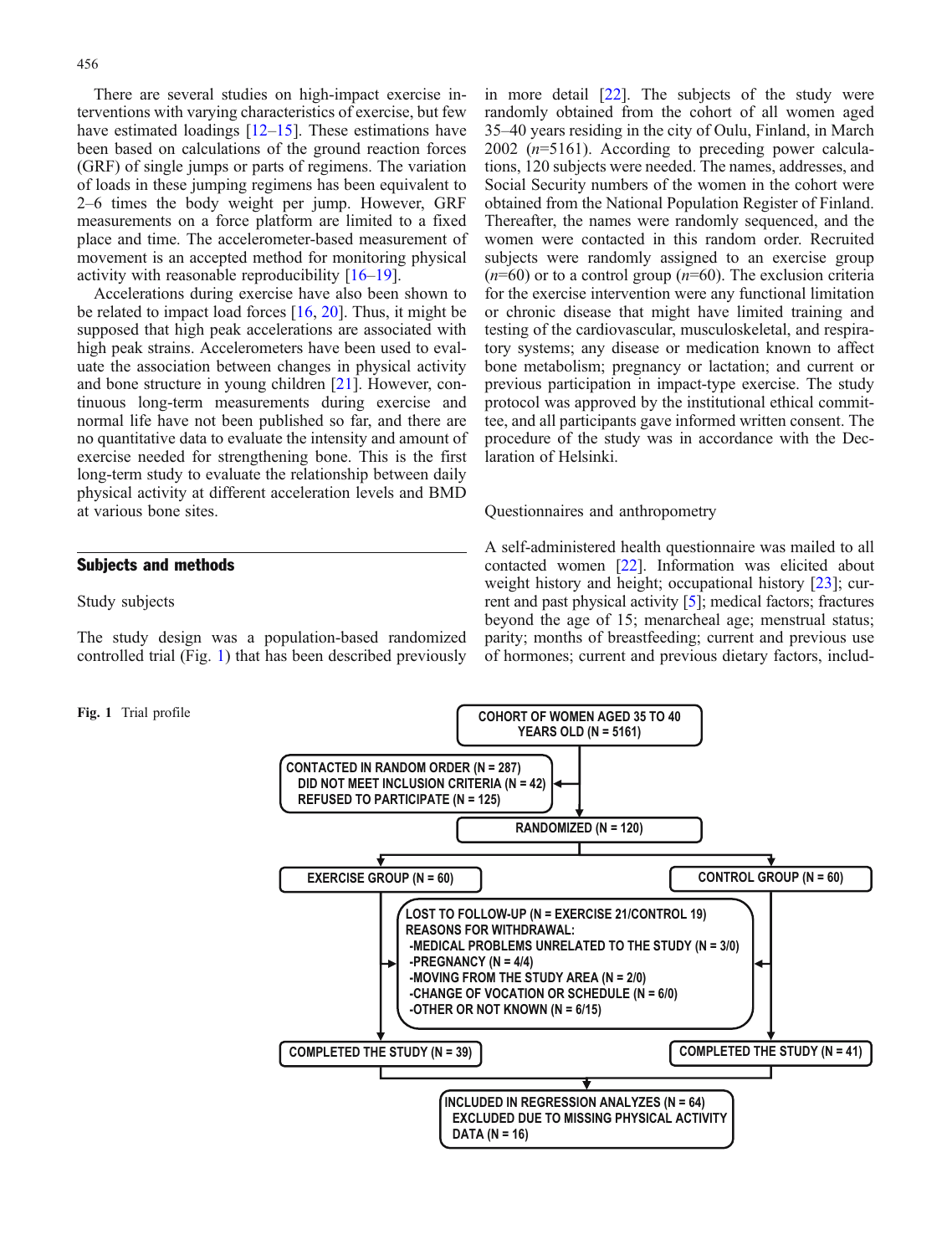<span id="page-2-0"></span>ing calcium intake [\[24\]](#page-8-0); current and past smoking habits and consumption of alcohol; and possible vitamin or mineral supplementation. Body weight and height were measured, and the body mass index (BMI) was calculated at baseline and at 12 months.

#### Bone measurements

Areal bone mineral density  $(g/cm^2)$  was measured by dualenergy x–ray absorptiometry (DXA; Hologic Delphi QDR, Bedford, Massachusetts, USA) at the lumbar spine (L1–L4) and the left proximal femur. The femoral neck, trochanter, and Ward's triangle regions of the femur and the L1–L4 vertebras were analyzed separately. All scanning and analyses were performed by the same operator. The scanner was calibrated daily by bone phantoms (Hologic, Bedford, Massachusetts, USA) for quality assurance, and no evidence of machine drift appeared during this study. BMD was also measured by peripheral DXA (Osteometer DTX 200, Osteometer Meditech, Rødovre, Denmark) at the distal radius and the ultradistal radius. Calcaneal broadband ultrasound attenuation (BUA; dB/MHz) and speed of sound (SOS; m/s) were measured using quantitative ultrasound (QUS; Hologic Sahara, Bedford, Massachusetts, USA). The measurements were performed at the beginning and at the end of the intervention.

#### Exercise training protocol

The training sessions were carried out three times a week for 12 months by the same physiotherapist. Each workout lasted for 60 min and included step patterns, stamping, jumping, running, and walking. The programs were modified bimonthly and became progressively more demanding, including higher jumps and drops. Additionally, the participants were given a home program, including patterns

of exercise similar to those undertaken during the supervised sessions. The women in the control group were asked to continue their normal daily lives and to maintain their current physical activity during the 12 months. The exercise regimen has been described in more detail previously [[22](#page-7-0)].

#### Measurement of physical activity

In the present study, we recorded the vertical acceleration peaks and analyzed their number at different acceleration levels to describe the intensity of exercise. Previously, we tested the reliability of the accelerometer-based method using a three-dimensional prototype [[25](#page-8-0)]. The average peak amplitude error of the device was less than 2%. We performed a preliminary study with 10 women (aged 20–58 years, BMI 19.1-29.7  $\text{kg/m}^2$ ) to estimate typical vertical acceleration levels attained in different exercise patterns, using the prototype. The acceleration of gravity (1 g) was subtracted, so that a value of zero corresponded to standing. The peak values were predominantly obtained immediately after the heel contact. The average peak accelerations in different exercise patterns are shown in Fig. 2. The reproducibility error, given as the root–mean– square coefficient of variation  $(CV_{RMS})$ , was 4%. The peak acceleration values had a high correlation  $(R=0.989, n=572)$ recordings) with the values obtained simultaneously using a standard optical motion analysis system [\[26\]](#page-8-0), showing that the method reliably measures the local acceleration at the hip. The acceleration values also correlated significantly with the GRF  $(R=0.735)$  for the peak acceleration values and  $R=0.937$  for the area under the acceleration peaks,  $n=462$  recordings), measured with a force plate (Kistler 9287A with a Kistler 9865C charge amplifier, Kistler Instrumente, Switzerland), when the acceleration values were multiplied by body weight.

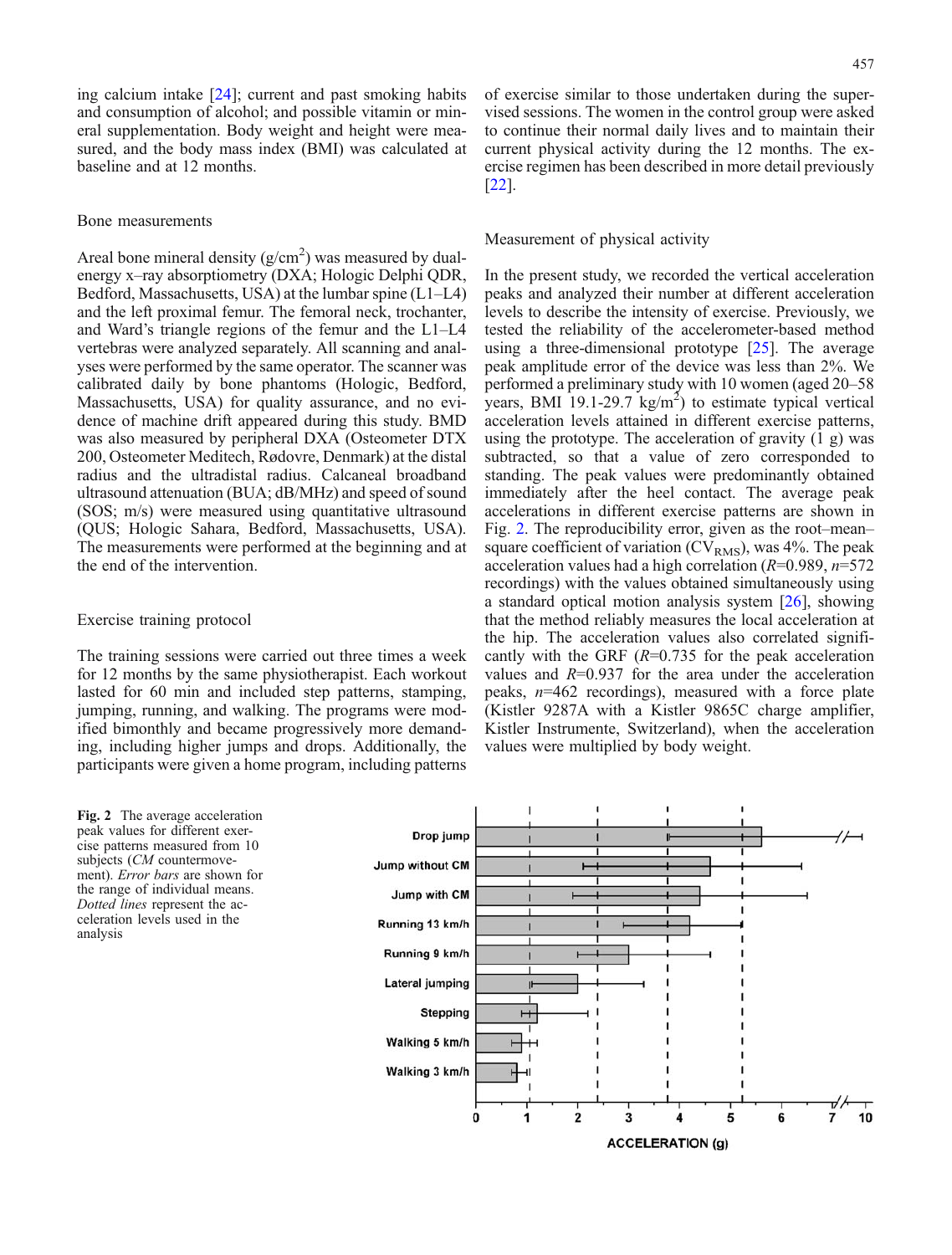<span id="page-3-0"></span>Table 1 Baseline characteristics of the subjects (BMI body mass index, BMD bone mineral density, SOS speed of sound, BUA broadband ultrasound attenuation)

| Characteristics                   |                | Control group, mean (SD), $n=30$ Exercise group, mean (SD), $n=34$ |
|-----------------------------------|----------------|--------------------------------------------------------------------|
| Age, years                        | 38.3(1.6)      | 38.3(1.9)                                                          |
| Height, cm                        | 164.3(5.9)     | 162.9(6.0)                                                         |
| Weight, kg                        | 67.3(12.9)     | 67.6 (11.9)                                                        |
| BMI, $\text{kg/m}^2$              | 25.0(4.7)      | 25.5(4.6)                                                          |
| Calcium intake, mg/day            | 1,007.6(547.9) | 1,101.1(532.7)                                                     |
| Smokers, %                        | 23.3           | 21.2                                                               |
| Hormone users (contraceptives), % | 36.7           | 39.4                                                               |
| L1 BMD, $g/cm^2$                  | 0.936(0.109)   | 0.910(0.119)                                                       |
| L2 BMD, $g/cm2$                   | 1.033(0.111)   | 1.020(0.118)                                                       |
| L3 BMD, $g/cm2$                   | 1.061(0.122)   | 1.044(0.106)                                                       |
| L4 BMD, $g/cm2$                   | 1.061(0.120)   | 1.034(0.112)                                                       |
| Lumbar total BMD, $g/cm^2$        | 1.027(0.111)   | 1.007(0.102)                                                       |
| Femoral neck BMD, $g/cm^2$        | 0.807(0.109)   | 0.789(0.096)                                                       |
| Trochanter BMD, $g/cm2$           | 0.700(0.089)   | 0.696(0.095)                                                       |
| Femoral total BMD, $g/cm2$        | 0.944(0.099)   | 0.936(0.106)                                                       |
| Ward's triangle BMD, $g/cm2$      | 0.700(0.114)   | 0.685(0.100)                                                       |
| Distal radius BMD, $g/cm2$        | 0.451(0.052)   | 0.463(0.060)                                                       |
| Ultradistal radius BMD, $g/cm2$   | 0.353(0.050)   | 0.365(0.057)                                                       |
| Calcaneal SOS, m/s                | 1567.1 (25.5)  | 1567.7 (28.2)                                                      |
| Calcaneal BUA, dB/MHz             | 87.35 (13.88)  | 83.20 (13.17)                                                      |

In the present intervention study, the vertical acceleration peak values were recorded with an accelerometerbased human body movement monitor (Newtest, Oulu, Finland). In simultaneous measurements during exercise training, the correlation between the activity monitor and the prototype was high  $(R=0.971, n=41$  subjects). The monitor was worn on a belt close to the right iliac crest. For the individual quantification of their daily physical activity, all 120 subjects were asked to carry the monitor during all waking hours for 12 months. The data were transferred to a server computer every second week. The number of daily acceleration peaks was recorded at 33 acceleration levels from 0.3 to 9.9 g. The individual daily average number of peaks at each acceleration level was calculated for the analysis.

Statistical analysis

The individual daily average number of acceleration peaks at each of the 33 levels was normalized relative to the corresponding mean value of the controls. The normalized values were then averaged over five acceleration levels, based on the data presented in Fig. [2](#page-2-0), describing the different patterns of physical activity–0.3–1.0 g (e.g., walking), 1.1–2.4 g (e.g., stepping), 2.5–3.8 g (e.g., jogging), 3.9–5.3 g (e.g., running, jumping), and 5.4–9.2 g (e.g., jumping, drop-jumping)–to obtain the relative number of acceleration peaks at each of these levels.

The independent samples  $t$ –test (or Mann–Whitney  $U$ – test if the distribution was not normal) was used to compare the groups with respect to changes from baseline in BMD.

Table 2 Daily number of acceleration peaks (mean; 95% CI) at the different acceleration levels [g acceleration of gravity (9.81 m/s<sup>2</sup>)]

|               | All $(n=64)$                   |                                       | Control group $(n=30)$         |                                       | Exercise group $(n=34)$          |                                       |
|---------------|--------------------------------|---------------------------------------|--------------------------------|---------------------------------------|----------------------------------|---------------------------------------|
|               | Daily number <sup>a</sup>      | Relative daily<br>number <sup>b</sup> | Daily number <sup>a</sup>      | Relative daily<br>number <sup>b</sup> | Daily number <sup>a</sup>        | Relative daily<br>number <sup>b</sup> |
| $0.3-1.0 g$   | 8,411.9<br>$(7,504.7-9,319.1)$ | $1.1(0.9-1.2)$                        | 7,928.7<br>$(6,353.9-9,503.6)$ | $1.0(0.8-1.2)$                        | 8,838.3<br>$(7,782.8 - 9,893.7)$ | $1.1(1.0-1.3)$                        |
| $1.1 - 2.4$ g | 529.7<br>$(432.0 - 627.4)$     | $1.4(1.1-1.8)$                        | 393.1<br>$(273.0 - 513.2)$     | $1.0(0.6-1.4)$                        | 650.3<br>$(506.8 - 793.8)$       | $1.8(1.4-2.3)$                        |
| $2.5 - 3.8$ g | 103.3<br>$(67.8 - 138.8)$      | $1.8(1.2-2.4)$                        | 60.0<br>$(13.1 - 106.9)$       | $1.0(0.2-1.8)$                        | 141.5<br>$(90.3 - 192.7)$        | $2.4(1.5-3.3)$                        |
| 3.9–5.3 g     | 34.3<br>$(23.9 - 44.6)$        | $2.7(1.9-3.6)$                        | 13.3<br>$(3.4 - 23.1)$         | $1.0(0.2-1.8)$                        | 52.8<br>$(37.5 - 68.0)$          | $4.2(3.0-5.5)$                        |
| 5.4–9.2 g     | 15.5<br>$(10.3 - 20.6)$        | $3.4(2.3-4.6)$                        | 4.5<br>$(1.9 - 7.5)$           | $1.0(0.4-1.7)$                        | 25.2<br>$(16.9 - 33.4)$          | $5.6(3.8-7.4)$                        |

<sup>a</sup>Daily average number of acceleration peaks

<sup>b</sup>Daily average number of acceleration peaks normalized relative to the mean values of the controls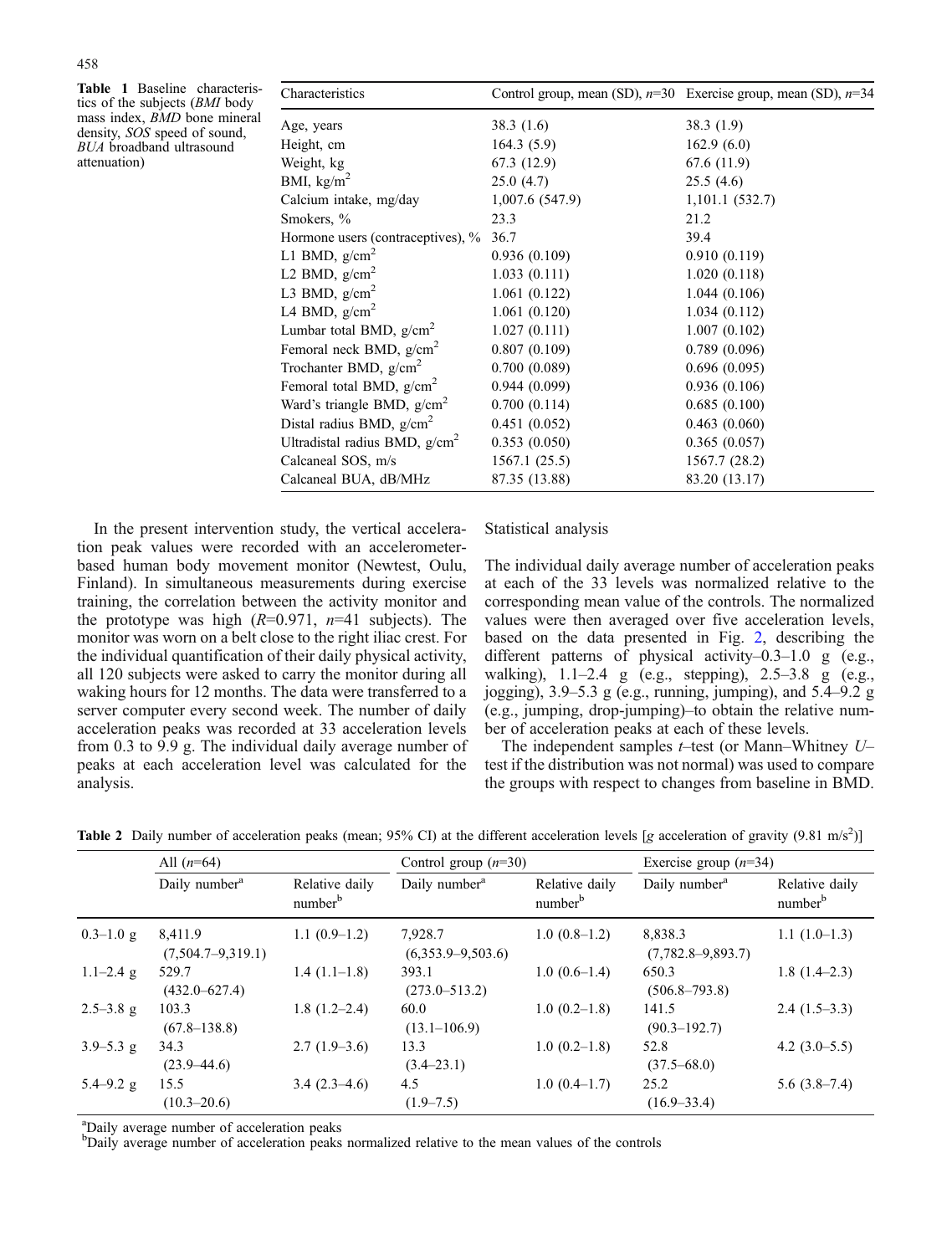| ٠ | ۰.<br>$\sim$ | ۰.<br>٠<br>۰. |
|---|--------------|---------------|
|---|--------------|---------------|

<span id="page-4-0"></span>

| <b>Table 3</b> Correlation coefficients<br>between the relative daily num-                                                                                                 | Variable               | $0.3-1.0 g$ | $1.1 - 2.4$ g      | $2.5 - 3.8$ g | 3.9–5.3 g       | $5.4 - 9.2$ g   |
|----------------------------------------------------------------------------------------------------------------------------------------------------------------------------|------------------------|-------------|--------------------|---------------|-----------------|-----------------|
| ber of acceleration peaks at the<br>different acceleration levels and                                                                                                      | L1 BMD                 | $-0.018$    | 0.100              | 0.084         | 0.202           | $0.273^{\rm b}$ |
| the 12-month bone mineral                                                                                                                                                  | L <sub>2</sub> BMD     | $-0.105$    | $-0.072$           | $-0.087$      | $-0.069$        | $-0.013$        |
| density (BMD) change <sup>a</sup><br>$[n=64; g$ acceleration of gravity<br>$(9.81 \text{ m/s}^2)$ , SOS speed<br>of sound, <i>BUA</i> broadband<br>ultrasound attenuation] | L3 BMD                 | $-0.048$    | $-0.032$           | $-0.030$      | $-0.007$        | 0.038           |
|                                                                                                                                                                            | <b>IA BMD</b>          | 0.153       | $-0.027$           | 0.006         | 0.052           | 0.132           |
|                                                                                                                                                                            | Lumbar total BMD       | 0.011       | $-0.005$           | $-0.002$      | 0.082           | 0.182           |
|                                                                                                                                                                            | Femoral neck BMD       | 0.058       | 0.075              | 0.157         | $0.343^{\circ}$ | $0.379^{\circ}$ |
|                                                                                                                                                                            | Trochanter BMD         | 0.186       | 0.170              | 0.187         | $0.347^{\circ}$ | $0.413^d$       |
|                                                                                                                                                                            | Femoral total BMD      | 0.189       | 0.194              | 0.174         | 0.230           | 0.214           |
| <sup>a</sup> Correlation coefficients,<br>adjusted for weight change<br>$b_p<0.05$                                                                                         | Ward's triangle BMD    | 0.196       | 0.102              | 0.200         | $0.305^{b}$     | $0.382^{\circ}$ |
|                                                                                                                                                                            | Distal radius BMD      | 0.172       | 0.081              | 0.029         | 0.014           | $-0.049$        |
|                                                                                                                                                                            | Ultradistal radius BMD | 0.177       | 0.183              | 0.203         | 0.114           | 0.050           |
|                                                                                                                                                                            | Calcaneal SOS          | 0.015       | 0.300 <sup>b</sup> | 0.124         | 0.141           | 0.123           |
| $\int_{\substack{b \ p>0.01}}^{\substack{c \ p>0.01}}$                                                                                                                     | Calcaneal BUA          | $-0.025$    | 0.246              | 0.157         | 0.217           | 0.247           |
|                                                                                                                                                                            |                        |             |                    |               |                 |                 |

A paired sample t–test (or Wilcoxon signed–rank test) was used to analyze the percentage change from baseline within the groups. The BMD changes adjusted for weight change were also analyzed at physical activity quartiles, given as the relative number of accelerations at each acceleration level, by using the analysis of covariance. Correlation coefficients (Pearson's) were used to study the association between the relative number of acceleration peaks at each level and the percentage BMD changes. Partial correlation was used to control for the influence of weight change on the correlation coefficients. Multiple stepwise regression analysis was used to quantify the effect of exercise at different acceleration levels on BMD at each measured bone site, the relative number of accelerations at each level being entered separately into the models. The variables used for the stepwise regression analyses were the relative number of accelerations at each level, weight change, baseline BMD, calcium intake, smoking (dichotomous variable), use of oral contraceptives (dichotomous variable), baseline weight, and height. Analyses of correlation and regression were performed within the pooled groups. In all tests,  $p<0.05$  was considered statistically significant. The data were analyzed using the SPSS statistical package (SPSS 11.5 for Windows, SPPS, Chicago, Illinois, USA).

# **Results**

The characteristics of the study subjects are shown in Table [1.](#page-3-0) The detailed results concerning the compliance and the effect of the trial on BMD separately in the exercise and control group and difference between the groups have been reported and discussed in detail earlier [\[22](#page-7-0)]. Bone density measurements and physical activity recordings from 64 subjects (30 in the control group and 34 in the exercise group) were available and included in the correlation and regression analyses. The physical activity data were not available for 16 out of 80 women who completed the original intervention study because they were not willing to use the device or to visit the research unit to download the data (Fig. [1\)](#page-1-0). The average compliance, defined as the number of exercise sessions attended, was

1.0 times per week in supervised sessions and 2.4 in home sessions for the women in the exercise group used in this study  $(n=34)$ . The distribution of the daily average number



Fig. 3 BMD changes (adjusted for weight change) at physical activity quartiles. The quartiles are defined by the relative number of daily accelerations at each acceleration level. Only the parameters with statistically significant correlations between BMD change and physical activity (Table 3) are shown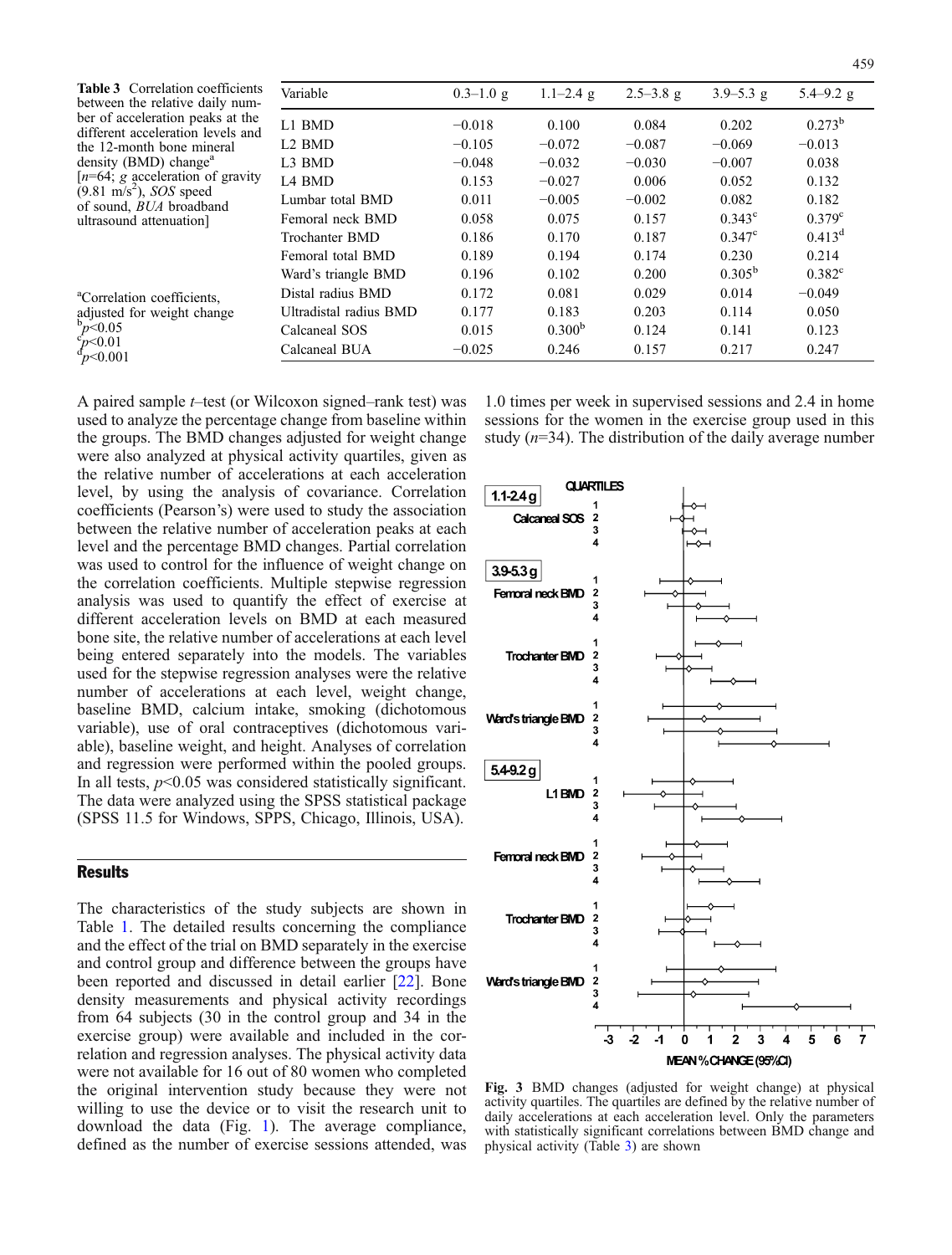<span id="page-5-0"></span>of acceleration peaks at each acceleration level is shown in Table [2](#page-3-0). The number of accelerations at the lowest level was similar in the study groups. At higher acceleration levels, however, the daily average numbers in the exercise group compared with the controls were approximately twofold within  $1.1-2.4$  g (650.3 vs. 393.1), twofold within 2.5–3.8 g (141.5 vs. 60.0), fourfold within 3.9–5.3 g (52.8 vs. 13.3), and nearly sixfold within 5.4–9.2 g (25.2 vs. 4.5).

Table [3](#page-4-0) shows the association between the BMD changes and the relative number of acceleration peaks at the different levels in the pooled groups. The BMD change was related to the physical activity data, especially at the

hip. The relative daily number of accelerations at the levels of 3.9 g or more correlated significantly and positively with the 12-month BMD change at the femoral neck  $(p<0.01)$ , trochanter ( $p$ <0.01–0.001), and Ward's triangle ( $p$ <0.05– 0.01). The L1 BMD change also correlated positively with the activity level of 5.4 g or more  $(p<0.05)$ . Calcaneal SOS, in contrast, correlated positively with the activity level of 1.1–2.4 g ( $p$ <0.05). Acceleration level was not associated with the change in BMD at the distal radius or L2–L4. Each significant correlation was accompanied with a significant increase in BMD at the highest exercise quartile (Fig. [3\)](#page-4-0).

|                     | $\beta$   | SE    | $p^{\rm b}$ | $R^2$            |                                     |             |
|---------------------|-----------|-------|-------------|------------------|-------------------------------------|-------------|
|                     |           |       |             | Regression model | $\Large{\bf Accelerations}^{\rm d}$ | $p^{\rm c}$ |
| Femoral neck BMD    |           |       |             |                  |                                     |             |
| Regression model 1  |           |       |             | 0.176            |                                     | 0.004       |
| $3.9 - 5.3$ g       | 0.043     | 0.016 | 0.009       |                  | 0.107                               | 0.008       |
| <b>Baseline BMD</b> | $-5.844$  | 2.648 | 0.03        |                  |                                     |             |
| Regression model 2  |           |       |             | 0.186            |                                     | 0.002       |
| 5.4–9.2 g           | 0.018     | 0.006 | 0.005       |                  | 0.125                               | 0.004       |
| <b>Baseline BMD</b> | $-5.512$  | 2.571 | 0.04        |                  |                                     |             |
| Trochanter BMD      |           |       |             |                  |                                     |             |
| Regression model 1  |           |       |             | 0.109            |                                     | 0.008       |
| $3.9 - 5.3$ g       | 0.045     | 0.017 | 0.008       |                  | 0.109                               | 0.008       |
| Regression model 2  |           |       |             | 0.115            |                                     | 0.002       |
| $5.4 - 9.2$ g       | 0.021     | 0.006 | 0.002       |                  | 0.115                               | 0.002       |
| Ward's triangle BMD |           |       |             |                  |                                     |             |
| Regression model 1  |           |       |             | 0.176            |                                     | 0.004       |
| $3.9 - 5.3$ g       | 0.072     | 0.028 | 0.01        |                  | 0.082                               | 0.02        |
| <b>Baseline BMD</b> | $-10.497$ | 4.071 | 0.01        |                  |                                     |             |
| Regression model 2  |           |       |             | 0.255            |                                     | < 0.001     |
| $5.4 - 9.2$ g       | 0.037     | 0.011 | 0.001       |                  | 0.123                               | 0.004       |
| Weight change       | 0.216     | 0.114 | 0.06        |                  |                                     |             |
| <b>Baseline BMD</b> | $-10.189$ | 3.802 | 0.009       |                  |                                     |             |
| L1 BMD              |           |       |             |                  |                                     |             |
| Regression model 1  |           |       |             | 0.286            |                                     | 0.001       |
| $5.4 - 9.2$ g       | 0.022     | 0.010 | 0.03        |                  | 0.051                               | 0.07        |
| Weight change       | 0.324     | 0.104 | 0.003       |                  |                                     |             |
| <b>Baseline BMD</b> | $-7.653$  | 3.922 | 0.06        |                  |                                     |             |
| Smoking             | $-2.033$  | 1.058 | 0.06        |                  |                                     |             |
| Contraceptives      | $-1.631$  | 0.908 | 0.08        |                  |                                     |             |
| Calcaneal SOS       |           |       |             |                  |                                     |             |
| Regression model 1  |           |       |             | 0.159            |                                     | 0.007       |
| $1.1 - 2.4$ g       | 0.029     | 0.012 | 0.02        |                  | 0.106                               | 0.01        |
| Weight change       | $-0.052$  | 0.027 | 0.06        |                  |                                     |             |
| Calcaneal BUA       |           |       |             |                  |                                     |             |
| Regression model 1  |           |       |             | 0.123            |                                     | 0.02        |
| $1.1 - 2.4$ g       | 0.365     | 0.189 | 0.06        |                  | 0.075                               | 0.03        |
| Weight change       | $-0.764$  | 0.426 | 0.08        |                  |                                     |             |
| Regression model 2  |           |       |             | 0.111            |                                     | 0.03        |
| $3.9 - 5.3$ g       | 0.170     | 0.100 | 0.10        |                  | 0.054                               | 0.07        |
| Weight change       | $-0.821$  | 0.426 | 0.06        |                  |                                     |             |
| Regression model 3  |           |       |             | 0.126            |                                     | 0.02        |
| 5.4-9.2 $g$         | 0.132     | 0.067 | 0.05        |                  | 0.075                               | 0.03        |
| Weight change       | $-0.776$  | 0.424 | 0.07        |                  |                                     |             |

Table 4 Significant predictors of percentage change in bo mineral density (BMD) and calcaneal quantitative ultrasound in stepwise multiple ear regression analysis<sup>a</sup> [ $\beta$ gression coefficient,  $SE$  standard error of the regression coefficient,  $g$  acceleration of gra  $(9.81 \text{ m/s}^2)$ , SOS speed of sound, BUA broadband ult sound attenuation]

<sup>a</sup>The variables for the stepwise regression procedures were relative daily number of aceration peaks, weight chan baseline BMD, calcium int smoking, use of oral contra tives, baseline weight, and height. The relative number acceleration peaks was ente separately by each accelera level into the models. The ables included are given un each model  $\sigma_{\text{p-values}}^{\text{b}}$  for β

*p*-values for  $\dot{R}^2$ 

<sup>d</sup>Independent contribution of the relative number of accelera peaks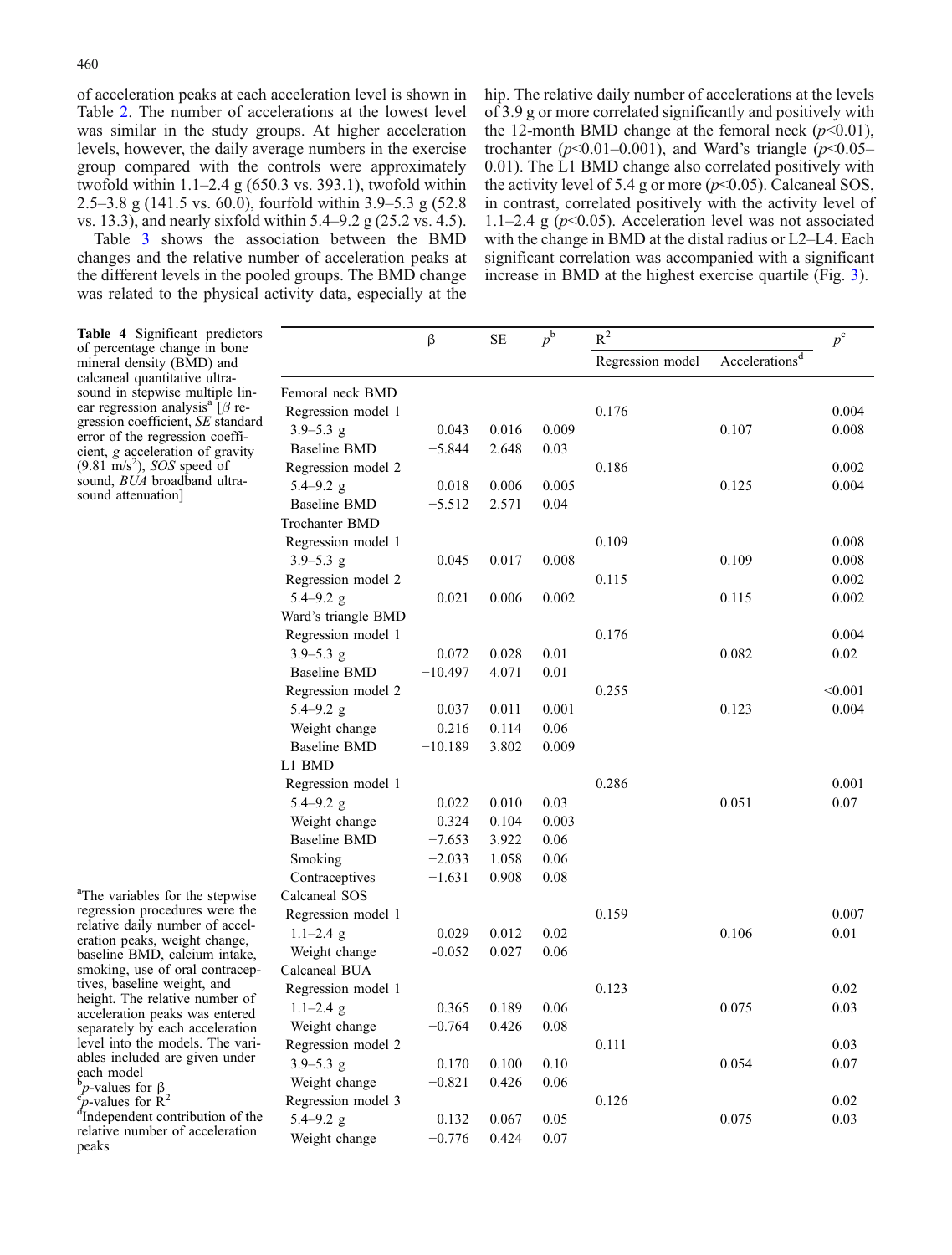The multiple regression analyses showed that the relative number of acceleration peaks at the different acceleration levels were predictors of BMD change at every measured hip site, the L1 vertebra and the calcaneus (Table [4\)](#page-5-0). The relative numbers of accelerations at the levels of 3.9–5.3 g and 5.4–9.2 g were the most significant predictors of the change in femoral neck BMD, with coefficients of determination of 11% and 13%, respectively. The same acceleration levels were also statistically significant predictors of BMD change at the trochanter and Ward's triangle. Physical activity at the acceleration level of 5.4–9.2 g with weight change, baseline BMD, smoking, and use of oral contraceptives explained nearly 30% of the change in L1 BMD. Low-acceleration loadings of 1.1– 2.4 g with weight change explained 16% of the change in calcaneal SOS. The change in calcaneal BUA was positively associated with physical activity, both at the low-acceleration level 1.1–2.4 g and at all high acceleration levels above 3.9 g. Baseline BMD was negatively associated with the BMD change at the femoral neck and Ward's triangle  $(p<0.01-0.042$ ; Table [4\)](#page-5-0).

## **Discussion**

The aim of the present study was to evaluate the relationship between the intensity of physical activity and change in BMD in premenopausal women. The study showed that physical activity including accelerations of 3.9 g or more was positively associated with BMD changes of the proximal femur, whereas activity at lower intensity did not correlate with BMD changes. Effective intensity was achieved during normal physical training activities, such as running and jumping. The efficient frequency of these high-intensity accelerations appeared to be less than 100 per day, based on the upper 95% confidence limit for the average of the exercise group.

We also found that only high accelerations of 5.4 g or more had positive effects on the lumbar spine. In contrast, changes in calcaneal bone were found at the much lower intensity level of 1.1–2.4 g. These findings suggest that the effect of impact exercise is site-specific and that the optimal intensity may vary between different bone sites. However, the differences in sensitivity may be influenced by the site-specificity of our physical activity measurements, since we measured the local accelerations in the hip area. Local accelerations, such as in the calcaneum, may be different because the human body is not a mechanically rigid structure. Thus, interpretations concerning the calcaneum should be taken with caution. Another limitation of our study is that the exercise might also have had some effects on the structure and redistribution of bone that were not identified by the DXA- and QUS–based measurements [[27](#page-8-0)].

It has been reported that impact and nonimpact exercises have a positive effect on the lumbar spine BMD, but only impact exercise has a positive effect on the femoral neck BMD in premenopausal women [\[10\]](#page-7-0). High-impact exercise interventions in premenopausal women have been success-

ful in increasing BMD [\[13,](#page-7-0) [14,](#page-7-0) [28,](#page-8-0) [29\]](#page-8-0). The current exercise regimen also proved efficient in improving bone mass within the exercise group at each measured proximal femur site, the calcaneus, and the first lumbar vertebra [[22](#page-7-0)]. The baseline BMD appeared to be negatively associated with the BMD change at the proximal femur. This indicates that exercise is most effective for people with low BMD, i.e., persons with an increased risk of osteoporotic hip fracture.

In the present study we used continuous, long-term, accelerometer-based monitoring of physical activity. There are several methods for analyzing accelerometric data; for example, root–mean–square average, power spectrum integral, and acceleration count have been used as measures of activity  $[16, 19, 21, 30, 31]$  $[16, 19, 21, 30, 31]$  $[16, 19, 21, 30, 31]$  $[16, 19, 21, 30, 31]$  $[16, 19, 21, 30, 31]$  $[16, 19, 21, 30, 31]$  $[16, 19, 21, 30, 31]$  $[16, 19, 21, 30, 31]$  $[16, 19, 21, 30, 31]$  $[16, 19, 21, 30, 31]$ . In the vertical direction, the highest acceleration is mainly related to the heel strike [\[19](#page-7-0), [30](#page-8-0)–[34\]](#page-8-0). Here, we used the daily count of vertical acceleration peaks at different acceleration levels to assess the intensity of exercise. The reproducibility of our method was fairly good and similar to that of previous studies [\[19](#page-7-0), [35](#page-8-0)]. The acceleration levels were also found to correlate with ground reaction forces during different exercise patterns. Previously, Janz et al. found a significant correlation between acceleration count and GRF during walking and running but not during jumping [\[20\]](#page-7-0). However, they did not report results at different acceleration levels, and their measurement device was designed to measure accelerations only below 2 g.

In previous intervention studies, the assessment of exercise intensity has been based on the ground reaction forces of model performances. A 5-month training period with 50 vertical jumps on six days per week significantly increased the trochanter BMD in the hip area of premenopausal women but not of postmenopausal women [\[13\]](#page-7-0). The resulting mean ground reaction forces were 3.0 times the body weight for premenopausal women and 4.0 times the body weight for postmenopausal women. Positive exercise effects on the femoral neck and lumbar spine BMDs were achieved in premenopausal women after 18 months of exercise, where the peak forces varied between 2.1 and 5.6 times the body weight [\[14\]](#page-7-0). In postmenopausal women, 50 daily heel drops during a 12-month period, producing GRFs between 2.5 and 3.0 times the body weight, were inefficient [\[12\]](#page-7-0). Witzke et al. previously defined "high intensity" as corresponding to mechanical loading forces greater than four times the body weight, "moderate intensity" as two to four times the body weight, and "low intensity" as less than two times the body weight [[36](#page-8-0)]. Our findings complement these results, providing information on the acceleration thresholds for exercise. Here, low– or moderate–intensity impact training below the acceleration level of 4 g was not as effective as high-impact exercise, including accelerations of 4 g or more. However, any comparison of the results of the previous studies with our data is difficult due to the different methods employed for assessing the intensity of exercise.

Our intervention included high-impact exercise that has been shown to result in peak compression strains of approximately 1,500–2,000 microstrain (με) and shear strains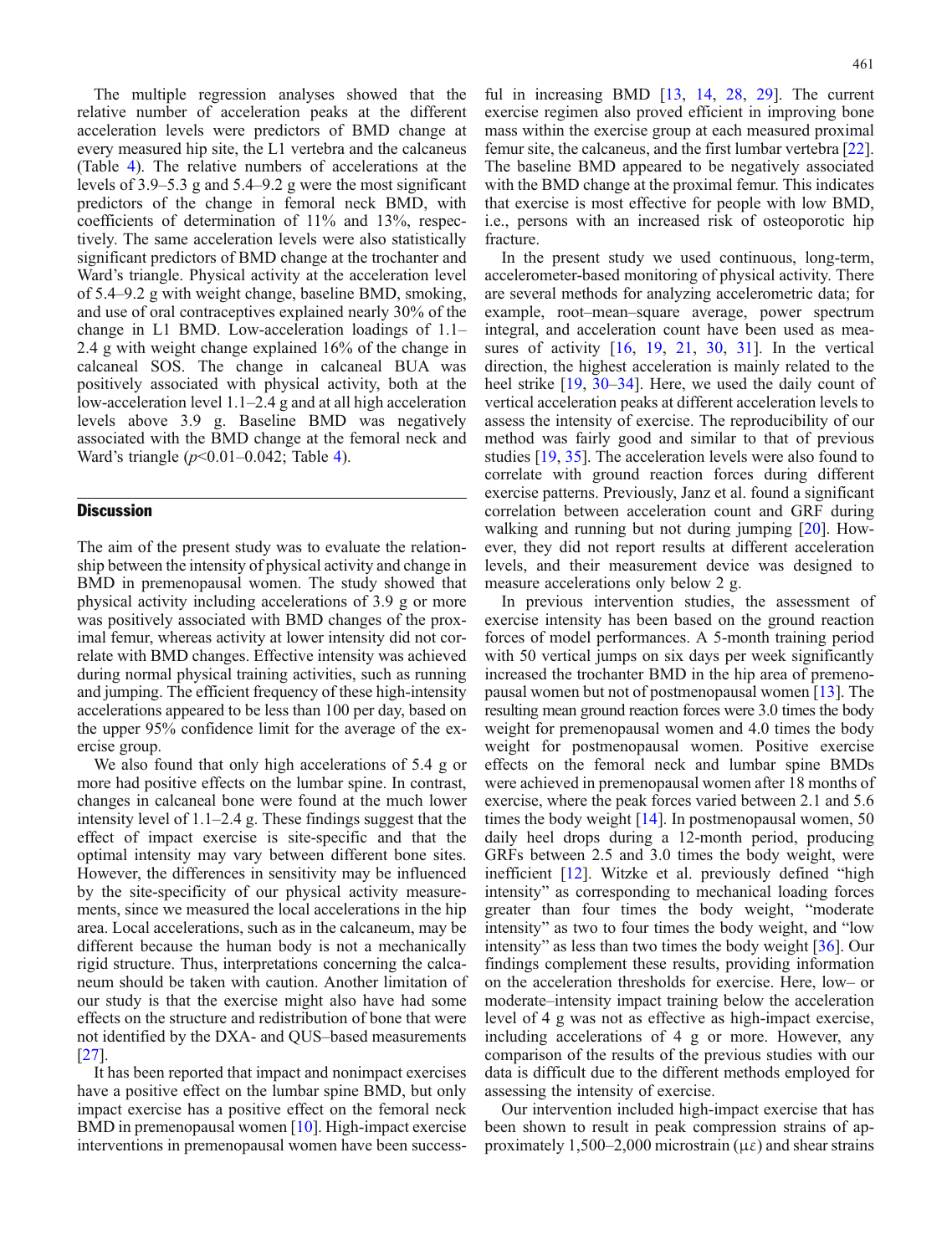<span id="page-7-0"></span>of 4,000–5000 με in female tibia, the corresponding strain rates being 5,000–10,000 and 15,000–30000 με/s, respectively [\[37,](#page-8-0) [38](#page-8-0)]. It is well known that strain rate is more osteogenic than strain [[39](#page-8-0), [40\]](#page-8-0). Jumping has been shown to create large peak strain rates in the presence of only moderately increased peak strain magnitudes [\[41\]](#page-8-0). It is possible that the high peak accelerations achieved in our study are related to high strain rates. However, further studies are needed to confirm this.

Previous studies have indicated that the osteogenic response saturates during prolonged exercise [2, [42,](#page-8-0) [43\]](#page-8-0). Thus, load-induced bone formation is improved by rest periods, and osteogenic response is improved by adding more exercise sessions rather than by lengthening the duration of individual sessions [\[44\]](#page-8-0). In the present study, we had up to three 60-min training sessions per week with an additional daily home program. The physical activity monitor recorded the daily number of acceleration peaks, but it was not able to differentiate the rest periods.

We employed a step aerobic exercise regimen with an additional home program. Similar effects may be achieved through normal physical training activities, such as running and jumping, if they include sufficient amounts of high accelerations. However, we point out that the current exercise regimen recommended here is intended for healthy premenopausal women. The results should be confirmed with other age groups before applying them to older people.

We conclude that the acceleration level of daily physical activity is a significant determinant of changes in the BMD. Healthy premenopausal women can reach effective intensity through normal physical training activities. In the hip area, the threshold level for improving BMD is less than 100 accelerations per day exceeding 3.9 g.

Acknowledgements The authors would like to express their special thanks to Minna Tervo, the physiotherapist in our study team, for her dedication and hard work in supervising the training and testing of our subjects. We thank Pentti Nieminen, Ph.D., for statistical advice, and the staff of the Department of Sports Medicine at Oulu Deaconess Institute for their assistance. Lastly, we gratefully acknowledge the dedicated women who participated in this study. The study was supported by the National Technology Agency of Finland; Newtest Ltd., Oulu, Finland; CCC Group, Oulunsalo, Finland; Fastrax Ltd., Vantaa, Finland; the Juho Vainio Foundation, Helsinki, Finland; Instrumentarium Research Foundation, Helsinki, Finland; the Research Foundation of the Institutes of Sports, Helsinki, Finland; and the Finnish Foundation for Sports Research, Helsinki, Finland. The companies have no control on the conduct or the publication of the study. J. Leppäluoto, T. Jämsä, and R. Korpelainen have a patent application with Newtest Ltd.

## References

- 1. Wolff J (1892) Das Gesetz der Transformation der Knochen. Translation by Maquet P, Furlong R (1986) The law of bone remodelling. Springer, Berlin Heidelberg New York
- 2. Rubin CT, Lanyon LE (1985) Regulation of bone mass by mechanical strain magnitude. Calcif Tissue Int 37:411–417
- 3. Frost HM (1987) Bone "mass" and the "mechanostat": a proposal. Anat Rec 219:1–9
- 4. Hsieh YF, Robling AG, Ambrosius WT, Burr DB, Turner CH (2001) Mechanical loading of diaphyseal bone in vivo: the strain threshold for an osteogenic response varies with location. J Bone Miner Res 16:2291–2297
- 5. Greendale GA, Barrett–Connor E, Edelstein S, Ingles S, Haile R (1995) Lifetime leisure exercise and osteoporosis. The Rancho Bernardo study. Am J Epidemiol 141:951–959
- 6. Campbell AJ, Robertson MC, Gardner MM, Norton RN, Tilyard MW, Buchner DM (1997) Randomised controlled trial of a general practice programme of home based exercise to prevent falls in elderly women. BMJ 315:1065–69
- 7. Gregg EW, Pereira MA, Caspersen CJ (2000) Physical activity, falls, and fractures among older adults: a review of the epidemiologic evidence. J Am Geriatr Soc 48:883–893
- 8. NIH Consensus Development Panel on Osteoporosis Prevention Diagnosis and Therapy (2001) Osteoporosis prevention, diagnosis, and therapy. JAMA 285:785–795
- 9. Wolff I, van Croonenborg JJ, Kemper HC, Kostense PJ, Twisk JW (1999) The effect of exercise training programs on bone mass: a meta-analysis of published controlled trials in pre- and postmenopausal women. Osteoporos Int 9:1–12
- 10. Wallace BA, Cumming RG (2000) Systematic review of randomized trials of the effect of exercise on bone mass in preand postmenopausal women. Calcif Tissue Int 67:10–18
- 11. Kontulainen S, Heinonen A, Kannus P, Pasanen M, Sievänen H, Vuori I (2004) Former exercisers of an 18-month intervention display residual aBMD benefits compared with control women 3.5 years post-intervention: a follow-up of a randomized controlled high-impact trial. Osteoporos Int 15:248–251
- 12. Bassey EJ, Ramsdale SJ (1995) Weight-bearing exercise and ground reaction forces: a 12-month randomized controlled trial of effects on bone mineral density in healthy postmenopausal women. Bone 16:469–476
- 13. Bassey EJ, Rothwell MC, Littlewood JJ, Pye DW (1998) Preand postmenopausal women have different bone mineral density responses to the same high-impact exercise. J Bone Miner Res 13:1805–1813
- 14. Heinonen A, Kannus P, Sievänen H, Oja P, Pasanen M, Rinne M, Uusi–Rasi K, Vuori I (1996) Randomised controlled trial of effect of high-impact exercise on selected risk factors for osteoporotic fractures. Lancet 348:1343–1347
- 15. Kemmler W, Lauber D, Weineck J, Hensen J, Kalender W, Engelke K (2004) Benefits of 2 years of intense exercise on bone density, physical fitness, and blood lipids in early postmenopausal osteopenic women: results of the Erlangen Fitness Osteoporosis Prevention Study (EFOPS). Arch Intern Med 164:1084–1091
- 16. Servais SB, Webster JG, Montoye HG (1984) Estmating human energy expenditure using an accelerometer device. J Clin Eng 9:159–171
- 17. Janz KF (1994) Validation of the CSA accelerometer for assessing children's physical activity. Med Sci Sports Exerc 26:369–375
- 18. Eston RG, Rowlands AV, Ingledew DK (1998) Validity of heart rate, pedometry, and accelerometry for predicting the energy cost of children's activities. J Appl Physiol 84:362–371
- 19. Menz HB, Lord SR, Fitzpatrick RC (2003) Acceleration patterns of the head and pelvis when walking on level and irregular surfaces. Gait Posture 18:35–46
- 20. Janz KF, Rao S, Baumann H, Schultz JL (2003) Measuring children's vertical ground reaction forces with accelerometry during walking, running, and jumping: the Iowa bone development study. Pediatr Exerc Sci 15:34–43
- 21. Janz KF, Burns TL, Levy SM, Torner JC, Willing MC, Beck TJ, Gilmore JM, Marshall TA (2004) Everyday activity predicts bone geometry in children: the Iowa bone development study. Med Sci Sports Exerc 36:1124–1131
- 22. Vainionpää A, Korpelainen R, Leppäluoto J, Jämsä T (2005) Effects of high-impact exercise on bone mineral density: a randomised controlled trial in premenopausal women. Osteoporos Int 16:191–197